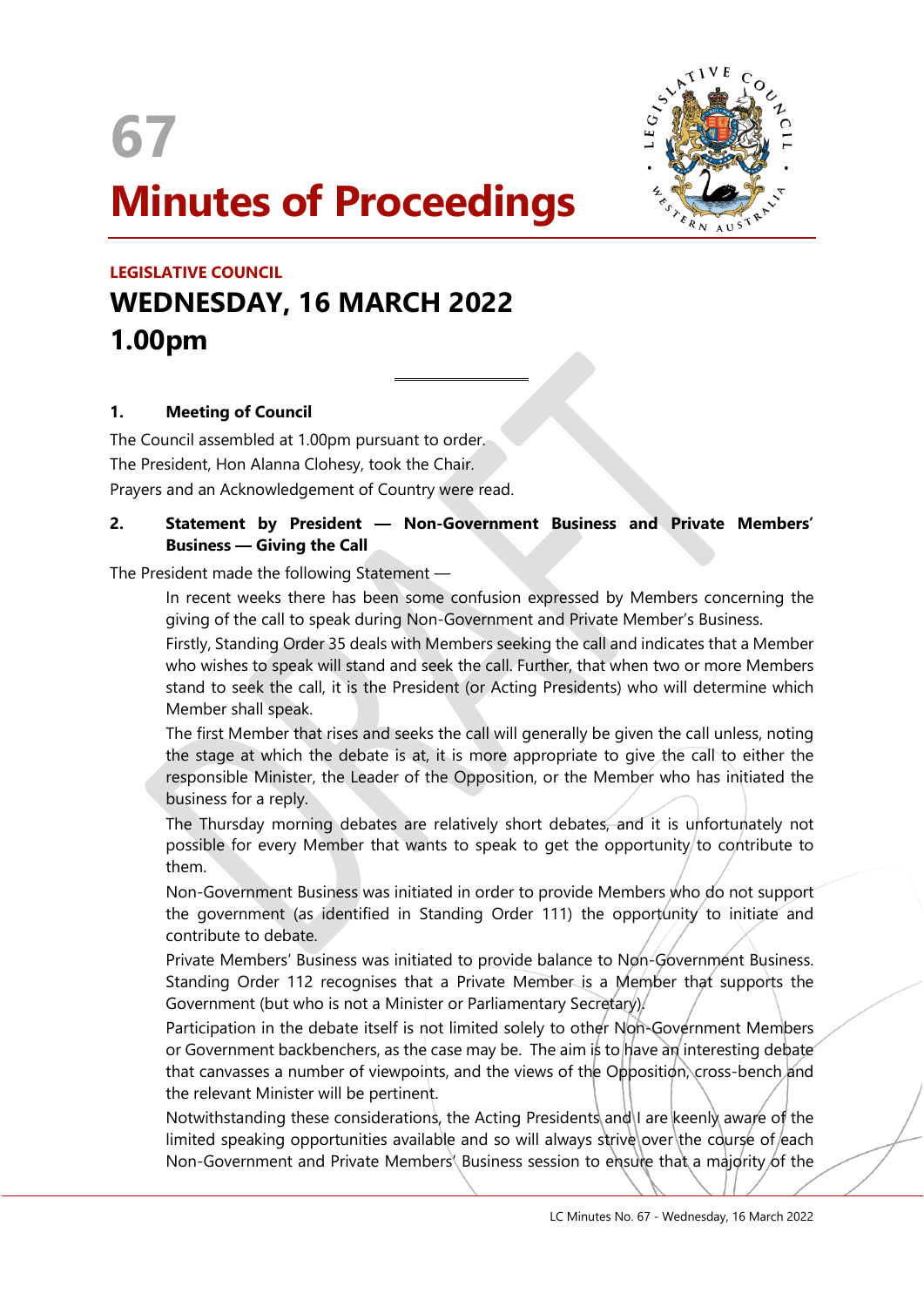speakers actually do come from the Non-Government parties or the Government backbench, as the case may be.

This differs however in other debates. I note that it has been a long-standing courtesy of the House that during a debate on a motion or in Committee of the Whole that the Presiding Officer will generally alternate giving the call between Members on either side of the Chamber where Members from both sides are seeking the call.

# **3. Ministerial Statement — On-Farm Bushfire Recovery**

The Minister for Regional Development made a Ministerial Statement with respect to the allocation of funding to support the coordination of on-farm bushfire recovery in the Wheatbelt.

# **4. Paper**

The following Paper was laid on the Table by —

# **Parliamentary Secretary to the Attorney General**

*Response to Reports —*

Joint Standing Committee on the Commissioner for Children and Young People — The merits of appointing a commissioner for Aboriginal children and young people (Report No. 3) (Attorney General).............................................................................1133

# **5. Suspension of Standing Orders**

The Leader of the House moved, without notice —

That so much of Standing Orders be suspended to enable the *Small Business Development Corporation Amendment (COVID-19 Response) Bill 2022* to proceed through its stages at dates and times determined by the House.

Debate ensued.

The motion requiring the concurrence of an absolute majority.

Question — put.

The President having counted the Council, and there being an absolute majority present, and no dissentient voice, declared the motion carried with the concurrence of an absolute majority.

# **6. Small Business Development Corporation Amendment (COVID-19 Response) Bill 2022 — Addition to the Business Program**

The Leader of the House moved, without notice —

That Order of the Day 14, *Small Business Development Corporation Amendment (COVID-19 Response) Bill 2022*, be added to this day's Business Program.

Question — put and passed.

# **7. Regional Electricity Network**

Motion No. 18 having been called, Hon Martin Aldridge, pursuant to notice, moved —

That this House recognises the vulnerability of the electricity network in regional Western Australia and calls on the State Government to:

- (a) apologise to regional families, businesses and communities who have been impacted by frequent power outages;
- (b) identify what actions it is taking to improve network resilience and performance;
- (c) improve the extended outage payment to ensure equity in its application and relevance to the outage experienced; and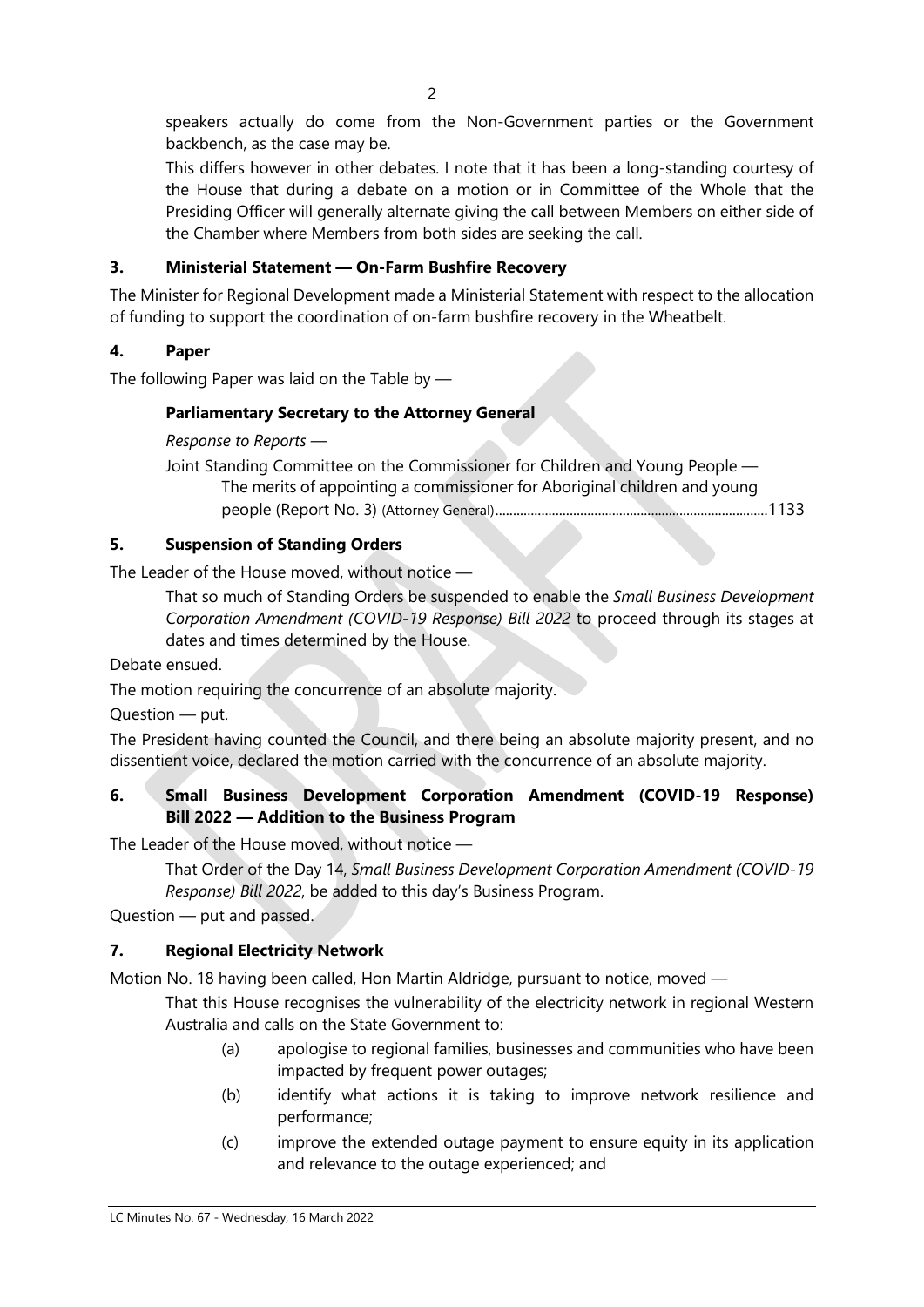(d) support an independent inquiry that examines the performance of Western Power and Horizon Power in providing safe and reliable power and looks at alternative systems that might deliver better outcomes.

Debate ensued.

The Minister for Emergency Services tabled correspondence from the Minister for Energy to the Hon Martin Aldridge in relation to power outage and restoration practices in periods of high heat and bushfire risk. (Tabled Paper 1134).

Debate resumed.

The Minister for Emergency Services moved, without notice —

To delete all words after "electricity network in" and insert:

Western Australia and acknowledges the McGowan Government with respect to:

- (a) apologising to all customers, including those in regional Western Australia, for the Christmas 2021 outages between 24-28 December;
- (b) taking action to improving network resilience and performance;
- (c) committing to review the extended outage payment to ensure equity in its application and relevance to the outage experienced; and
- (d) launching an independent review of the Christmas outages that examines how service providers can ensure safe and reliable power.

#### Debate ensued.

Amendment — put. The Council divided.

**Ayes (19)**

**Hon Klara Andric Hon Kyle McGinn** Hon Dan Caddy Hon Shelley Payne Hon Sandra Carr **Hon Martin Pritchard Hon Stephen Dawson** Hon Samantha Rowe **Hon Kate Doust Hon Rosie Sahanna** Hon Sue Ellery **Hon Matthew Swinbourn** Hon Peter Foster **Hon Dr Sally Talbot** Hon Lorna Harper **Hon Darren West** Hon Jackie Jarvis **Hon Pierre Yang** *(Teller)* Hon Alannah MacTiernan

#### **Noes (7)**

- Hon Martin Aldridge **Hon Dr Steve Thomas** Hon Donna Faragher Hon Neil Thomson Hon Tjorn Sibma
- Hon Steve Martin Hon Colin de Grussa *(Teller)*

Amendment thus passed. Debate resumed. Motion, as amended, agreed to.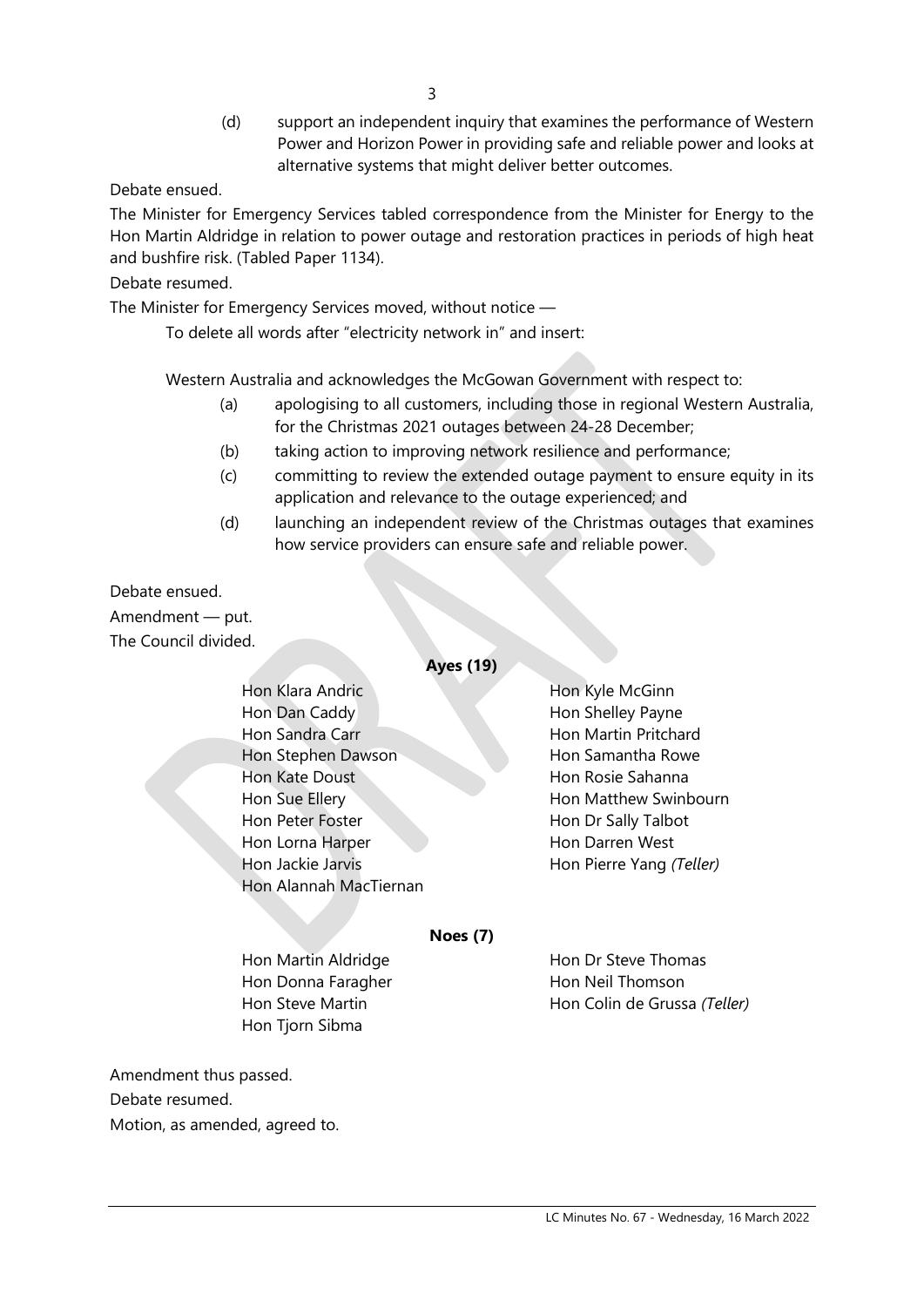#### **8. Consideration of Committee Reports**

Pursuant to order for the consideration of Committee Reports.

#### ———— **In Committee**

(Hon Dr Sally Talbot in the Chair)

**Joint Standing Committee on the Commissioner for Children and Young People — Report 2 — Report Review 2020-21: Examination of selected reports by the Commissioner for Children and Young People**

Debate resumed on the motion of Hon Jackie Jarvis, That the Report be noted Debate postponed pursuant to SO 110(2A) and (2B).

**Joint Standing Committee on the Commissioner for Children and Young People — Report 3 — The merits of appointing a commissioner for Aboriginal children and young people**

Hon Neil Thomson moved, That the Report be noted.

Debate ensued.

#### **9. Questions Without Notice**

Questions without notice were taken.

The Leader of the House representing the Minister for Health, by leave, incorporated into *Hansard* a list of COVID-19 Health Directions currently enabled by the Public Health State of Emergency declaration, in response to a question without notice asked by Hon Tjorn Sibma.

The Leader of the House representing the Minister for Housing, by leave, incorporated into *Hansard* a list of homes purchased under the spot purchasing program, by region, in response to a question without notice asked by Hon Steve Martin.

The Leader of the House representing the Minister for Health, in accordance with Standing Order 108(2), advised that answers to questions on notice 489, 490 and 491 asked by Hon Nick Goiran will be provided on 24 March 2022.

The Minister for Emergency Services, by leave, incorporated into *Hansard* information in relation to the Public Health State of Emergency declarations, in response to a question without notice asked by Hon Tjorn Sibma.

The Minister for Regional Development representing the Minister for Water; Forestry; Youth, in accordance with Standing Order 108(2), advised that an answer to question on notice 506 asked by Hon Tjorn Sibma will be provided on 24 March 2022.

#### **10. Consideration of Committee Reports**

Pursuant to order for the consideration of Committee Reports (*see item 8 above*).

#### ———— **In Committee**

#### (Hon Martin Aldridge in the Chair)

**Joint Standing Committee on the Commissioner for Children and Young People — Report 3 — The merits of appointing a commissioner for Aboriginal children and young people**

————

Debate resumed on the motion of Hon Jackie Jarvis, That the Report be noted *Interruption pursuant to order.*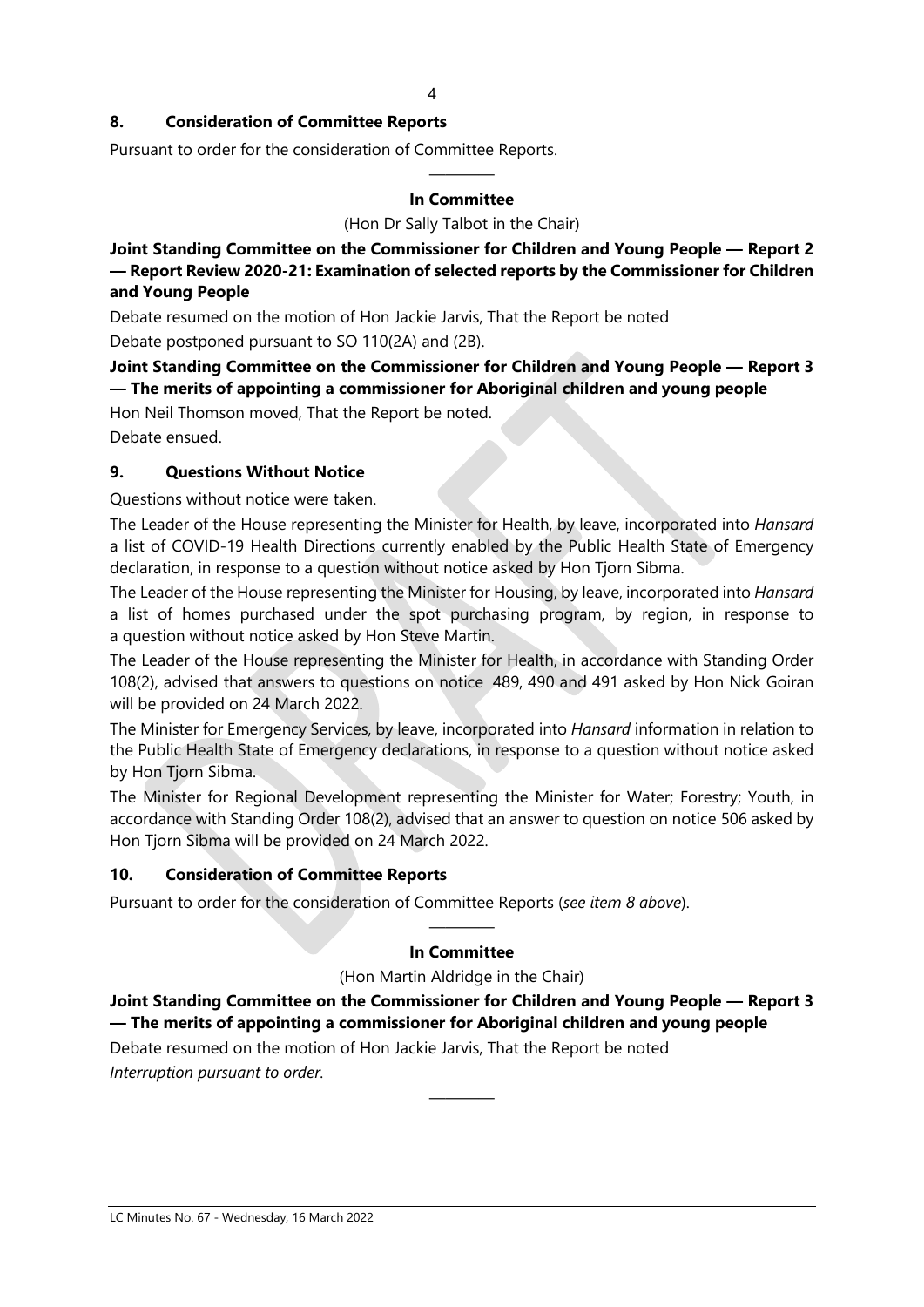The Acting President resumed the Chair.

The Chair of Committees reported that the Committee of the Whole House had considered the —

- (1) Joint Standing Committee on the Commissioner for Children and Young People Report 2 — *Report Review 2020-21: Examination of selected reports by the Commissioner for Children and Young People*, made progress, and seeks to sit again.
- (2) Joint Standing Committee on the Commissioner for Children and Young People Report 3 — *The merits of appointing a commissioner for Aboriginal children and young people*, made progress, and seeks to sit again.

Report adopted.

# **11. Order of Business**

Ordered — That Order of the Day No. 14, *Small Business Development Corporation Amendment (COVID-19 Response) Bill 2022*, be taken forthwith. (Leader of the House).

# **12. Small Business Development Corporation Amendment (COVID-19 Response) Bill 2022**

The Order of the Day having been read for the adjourned debate on the second reading of this Bill. The Parliamentary Secretary representing the Minister for Small Business, pursuant to Standing Order 125A, declared the Bill to be an urgent Bill.

The Parliamentary Secretary to the Minister for Small Business moved, without notice —

That pursuant to Standing Order 125A, the following maximum time limits apply to the following stages of the Bill:

| Second Reading         | 135 minutes |  |
|------------------------|-------------|--|
| Committee of the Whole | 60 minutes  |  |
| Third Reading          | 5 minutes   |  |

Question — put and passed.

Debate resumed on the second reading of this urgent Bill *Interruption pursuant to order.*

# **13. Members' Statements**

Statements were taken.

# **14. Firearms Amendment Bill 2021**

The President reported the receipt of Message No. 53 from the Legislative Assembly forwarding the Bill for concurrence.

The Minister for Emergency Services representing the Minister for Police moved, That the Bill be read a first time.

Question — put and passed.

Bill read a first time.

The Minister for Emergency Services representing the Minister for Police moved, That the Bill be read a second time.

The Minister for Emergency Services representing the Minister for Police tabled an Explanatory Memorandum relating to the Bill. (Tabled Paper 1135).

Debate stands adjourned.